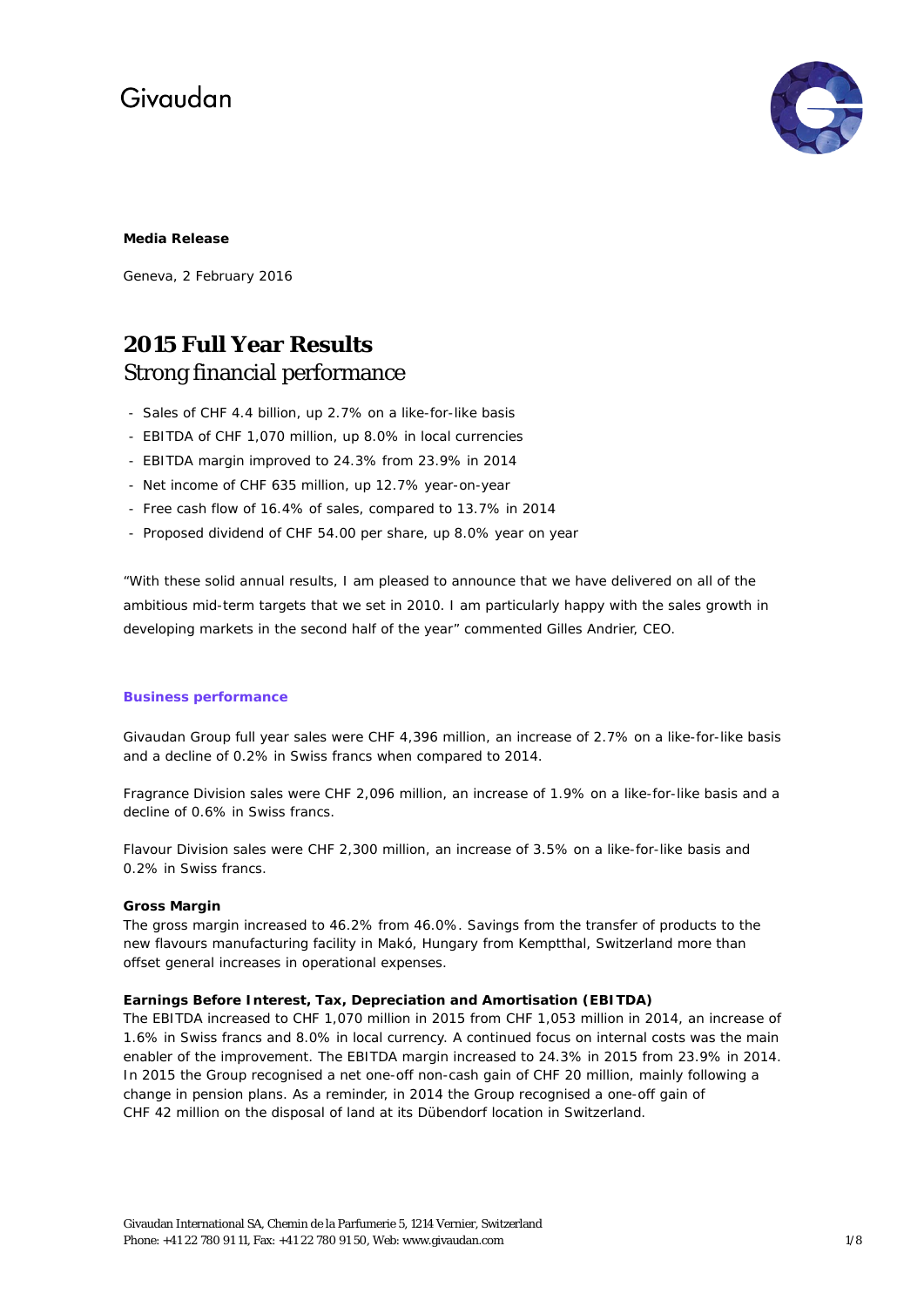

Geneva, 2 February 2016

#### **Operating Income**

The operating income increased by 4.5% to CHF 794 million from CHF 760 million for the same period in 2014. When measured in local currency terms, the operating income increased by 12.7%. The operating margin increased to 18.1% in 2015 from 17.3% in 2014.

### **Financial Performance**

Financing costs in 2015 were CHF 61 million, versus CHF 63 million for the same period in 2014. In 2015 the Group continued to refinance at lower interest rates. Other financial expense, net of income, was CHF 27 million in 2015, up versus the CHF 20 million reported in 2014, as a result of increased hedging costs and exchange losses in markets where currencies could not be hedged.

The income tax expense as a percentage of income before taxes was 10%, considerably lower than in 2014 following changes in Swiss Accounting Law and the Group's operating structure. Excluding these one-time items, the income tax expense as a percentage of income before taxes was 18%.

### **Net Income**

The net income increased to CHF 635 million in 2015 from CHF 563 million in 2014, an increase of 12.7%. This results in a net profit margin of 14.4%, versus 12.8% in 2014. Basic earnings per share increased to CHF 68.98 versus CHF 61.18 for the same period in 2014.

# **Cash Flow**

Givaudan delivered an operating cash flow of CHF 915 million in 2015, compared to CHF 806 million in 2014, driven by a slightly higher EBITDA and an improvement in working capital. As a percentage of sales, working capital decreased as a result of lower inventories at the end of the year.

Total net investments in property, plant and equipment were CHF 125 million, up from CHF 110 million incurred in 2014. During 2015 the Group continued its investments to support growth in developing markets, most notably a new flavours savoury facility in Nantong, China and a fragrance creative centre and compounding facility in Singapore. As a reminder, in 2014 the Group received cash of CHF 58 million as a result of the sale of land at its Dübendorf location in Switzerland.

Intangible asset additions were CHF 35 million in 2015 compared to CHF 46 million in 2014 as the Company continued to invest in its IT platform. Total net investments in tangible and intangible assets were 3.6% of sales in 2015 and 2014.

Operating cash flow after net investments was CHF 756 million in 2015, versus the CHF 650 million recorded in 2014. Free cash flow, defined as operating cash flow after investments and interest paid, was CHF 720 million in 2015, versus CHF 604 million for the comparable period in 2014, mainly driven by a higher EBITDA and lower working capital requirements, offset by higher net investments. As a percentage of sales, free cash flow in 2015 was 16.4%, compared to 13.7% in 2014.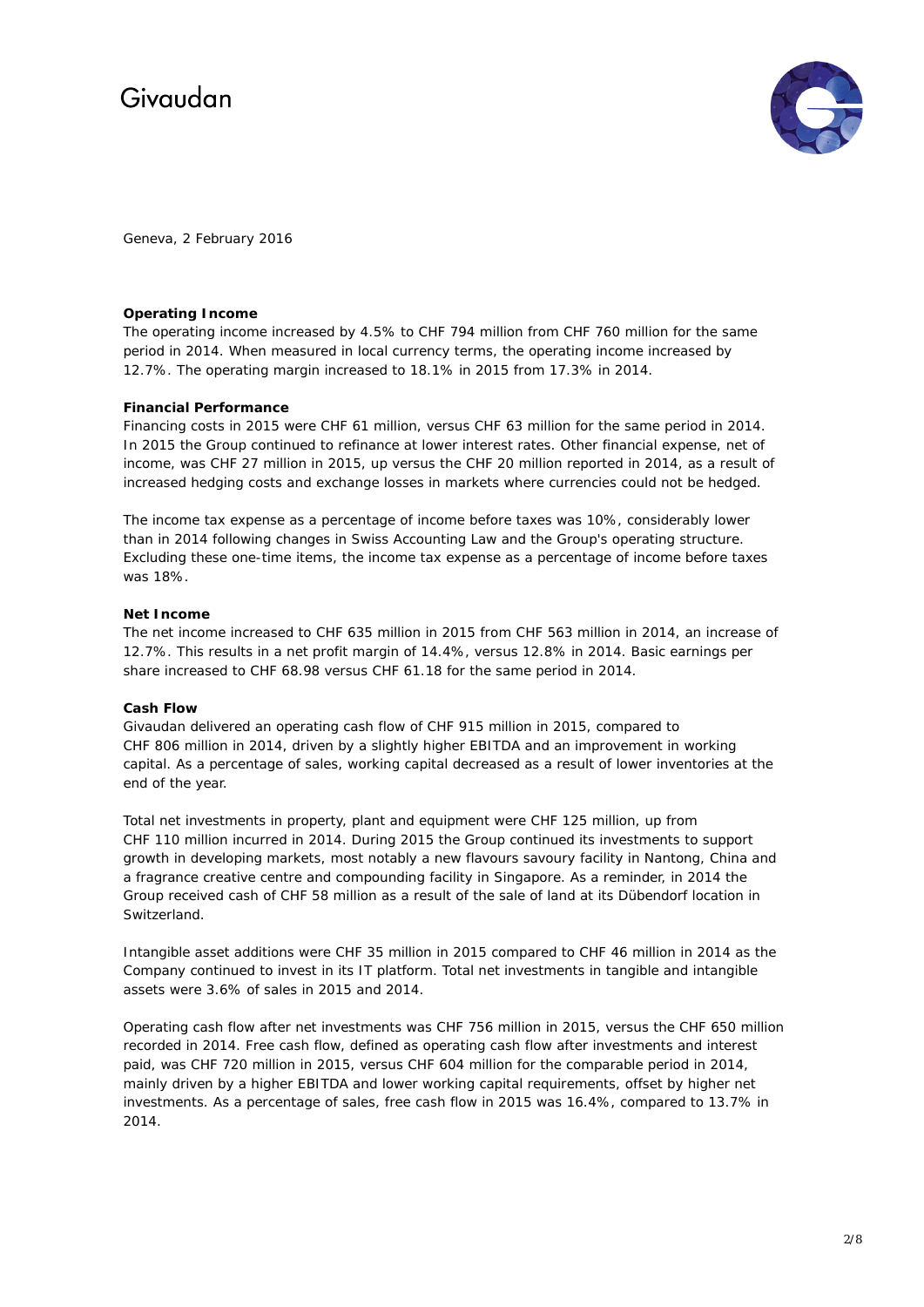

Geneva, 2 February 2016

### **Financial Position**

Givaudan's financial position remained solid at the end of the year. Net debt at December 2015 was CHF 677 million, down from CHF 795 million at December 2014. At the end of December 2015 the leverage ratio was 15%, compared to 17% at the end of 2014.

### **Dividend Proposal**

At the Annual General Meeting on 17 March 2016, Givaudan's Board of Directors will propose a cash dividend of CHF 54.00 per share for the financial year 2015, an increase of 8.0% versus 2014. This is the fifteenth consecutive dividend increase following Givaudan's listing at the Swiss stock exchange in 2000. This distribution will be primarily made out of reserves for additional paid-in capital which Givaudan shows in equity as at the end of 2015, with the remainder being paid out of available earnings.

### **2020 Guidance – Responsible growth. Shared Success.**

The Company's 2020 ambition is to create further value through profitable, responsible growth. Capitalising on the success of the 2011-2015 strategy, Givaudan's 2020 ambition is built on the three strategic pillars of growing with its customers; delivering with excellence; and partnering for shared success.

Ambitious financial targets are a fundamental part of Givaudan's strategy. We aim to outpace the market with 4-5% sales growth and a free cash flow of 12-17% of sales, both measured as an average over the five-year period of our strategy cycle. It is Givaudan's intention to maintain its current dividend practice as part of this ambition.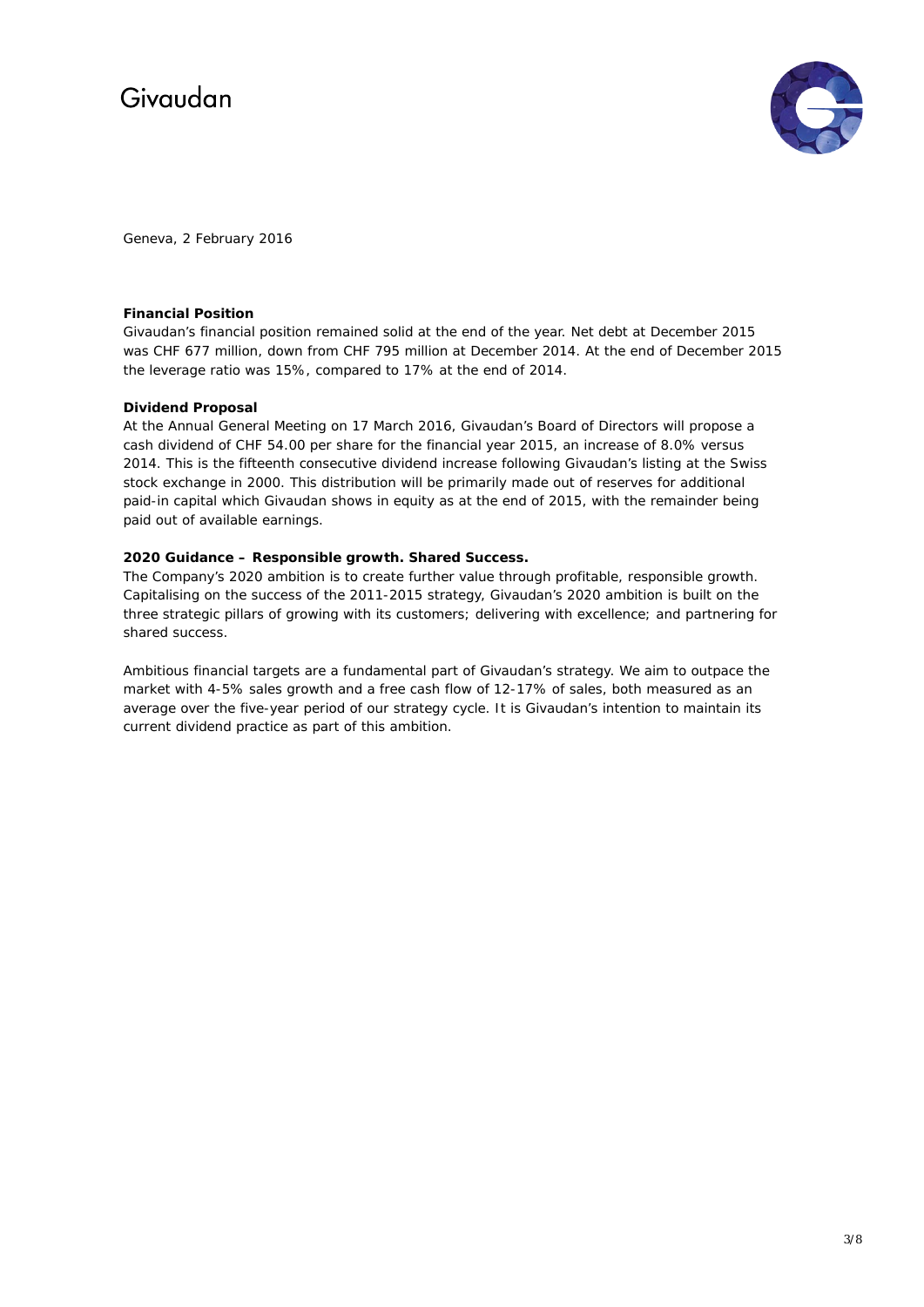

Geneva, 2 February 2016

| <b>Key Figures</b>                                  | For the twelve months ended 31 December, in million CHF except per share data |       |       |
|-----------------------------------------------------|-------------------------------------------------------------------------------|-------|-------|
|                                                     |                                                                               | 2015  | 2014  |
| <b>Group sales</b>                                  |                                                                               | 4,396 | 4,404 |
| Fragrance sales                                     |                                                                               | 2,096 | 2,108 |
| <b>Flavour sales</b>                                |                                                                               | 2,300 | 2,296 |
| <b>Gross profit</b>                                 |                                                                               | 2,030 | 2,027 |
| as % of sales                                       |                                                                               | 46.2% | 46.0% |
| EBITDA <sup>1</sup>                                 |                                                                               | 1,070 | 1,053 |
| as % of sales                                       |                                                                               | 24.3% | 23.9% |
| <b>Operating income</b>                             |                                                                               | 794   | 760   |
| as % of sales                                       |                                                                               | 18.1% | 17.3% |
| Income attributable to equity holders of the parent |                                                                               | 635   | 563   |
| as % of sales                                       |                                                                               | 14.4% | 12.8% |
| Earnings per share - basic (CHF)                    |                                                                               | 68.98 | 61.18 |
| Operating cash flow                                 |                                                                               | 915   | 806   |
| as % of sales                                       |                                                                               | 20.8% | 18.3% |
| Free cash flow                                      |                                                                               | 720   | 604   |
| as % of sales                                       |                                                                               | 16.4% | 13.7% |

| in million CHF except for employee data | 31 December<br>2015 | 31 December<br>2014 |
|-----------------------------------------|---------------------|---------------------|
| Current assets                          | 2,279               | 2,357               |
| Non-current assets                      | 4,003               | 4,115               |
| <b>Total assets</b>                     | 6,282               | 6,472               |
| <b>Current liabilities</b>              | 1,014               | 921                 |
| Non-current liabilities                 | 1,853               | 2,138               |
| Equity                                  | 3,415               | 3,413               |
| <b>Total liabilities and equity</b>     | 6,282               | 6,472               |
| <b>Number of Employees</b>              | 9,907               | 9,704               |

1. EBITDA: Earnings Before Interest (and other financial income (expense), net), Tax, Depreciation and Amortisation. This corresponds to operating income before depreciation, amortisation and impairment of long-lived assets.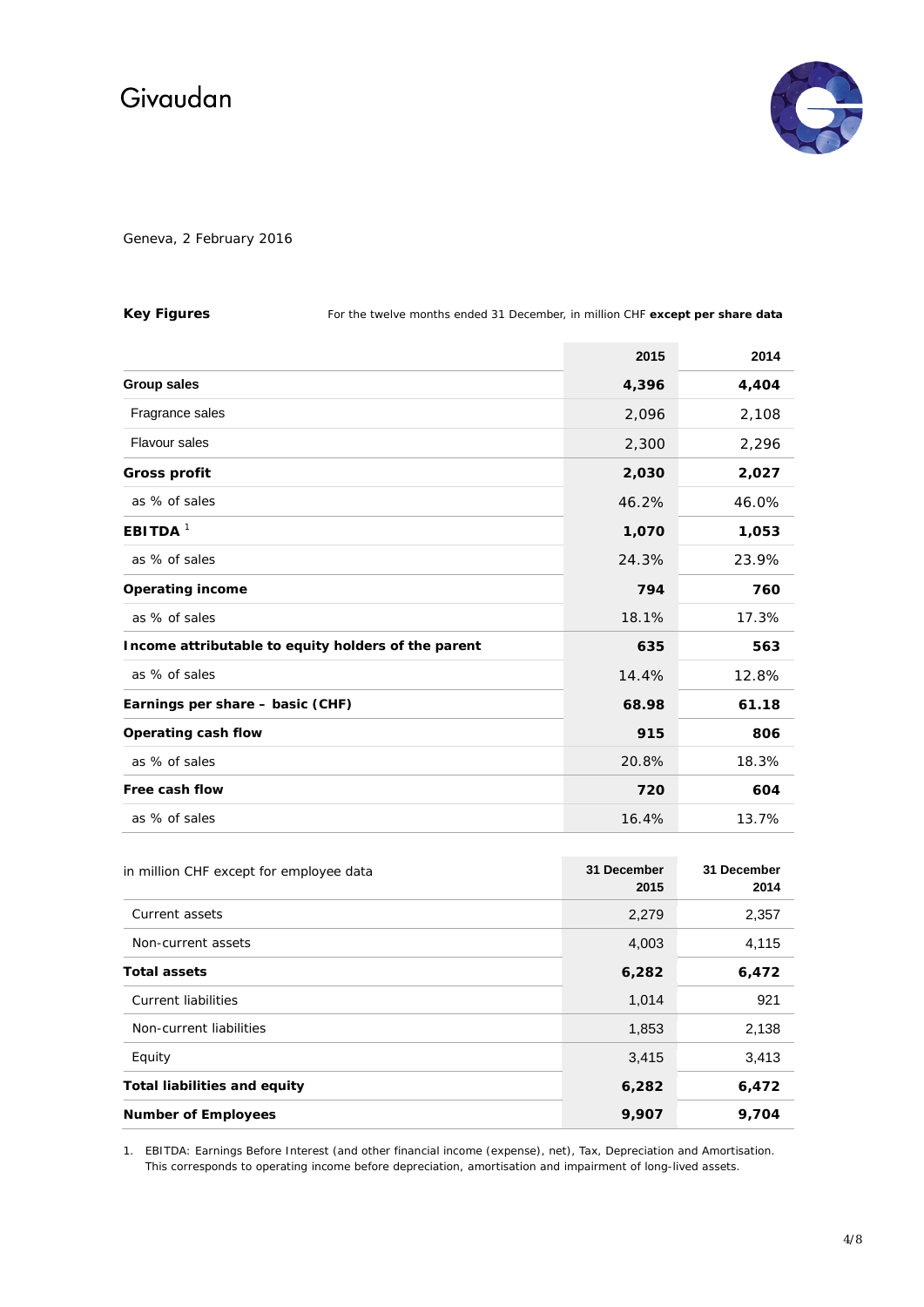

Geneva, 2 February 2016

#### **Fragrance Division**

Fragrance Division sales were CHF 2,096 million, an increase of 1.9% on a like-for-like basis and a decline of 0.6% in Swiss francs. Including Soliance and the recently acquired company Induchem, the growth was 3.1% in local currencies. Induchem contributed CHF 9 million following the acquisition on 27 August 2015.

Total sales for Fragrance Compounds (Fine Fragrances and Consumer Products combined) increased by 2.7% on a like-for-like basis. In Swiss francs, sales of compounds decreased to CHF 1,823 million from CHF 1,844 million in 2014.

Fine Fragrances sales grew 3.0% on a like-for-like basis, driven by growth in both mature and developing markets.

Consumer Products sales increased by 2.7% on a like-for-like basis, driven by a strong performance of the developing markets.

Sales of Fragrance and Cosmetic Ingredients decreased by 4.0% on a like-for-like basis, due to the lower sales performance of Fragrance Ingredients. As in 2014 the Cosmetic Ingredients business continued to grow double digit in 2015.

The EBITDA declined to CHF 498 million in 2015 from CHF 505 million in 2014. The EBITDA margin declined to 23.7% in 2015 from 23.9% in 2014. The Division incurred a one-off non-cash charge of CHF 12 million in 2015.

The operating income increased by 0.9% to CHF 374 million in 2015, versus CHF 370 million for the same period in 2014. The operating margin increased to 17.8% in 2015 from 17.5% in 2014.

#### **Fine Fragrances**

Fine Fragrance sales grew 3.0% on a like-for-like basis with growth being achieved in both developing and mature markets as new business more than compensated for erosion.

Growth in developing markets was driven by Asia and the Middle East where both regions realised strong double-digit growth driven by a combination of new wins as well as volume gains at a number of accounts. In mature markets, solid gains in North America more than offset a slight decrease of sales in Western Europe.

At the major industry award ceremonies in Europe and the USA, a number of Givaudan fragrances received recognition including: A Thousand Wishes by Bath and Body Works, Tom Ford's Velvet Orchid and Mandarino Di Amalfi, Intoxicated by Kilian, Bottega Veneta Pour Homme Eau Extreme, Bottega Veneta Knot, Christian Dior Miss Dior Blooming Bouquet, Narciso by Narciso Rodriguez. In addition, J'Adore received a Hall of Fame award at the ceremonies in the USA.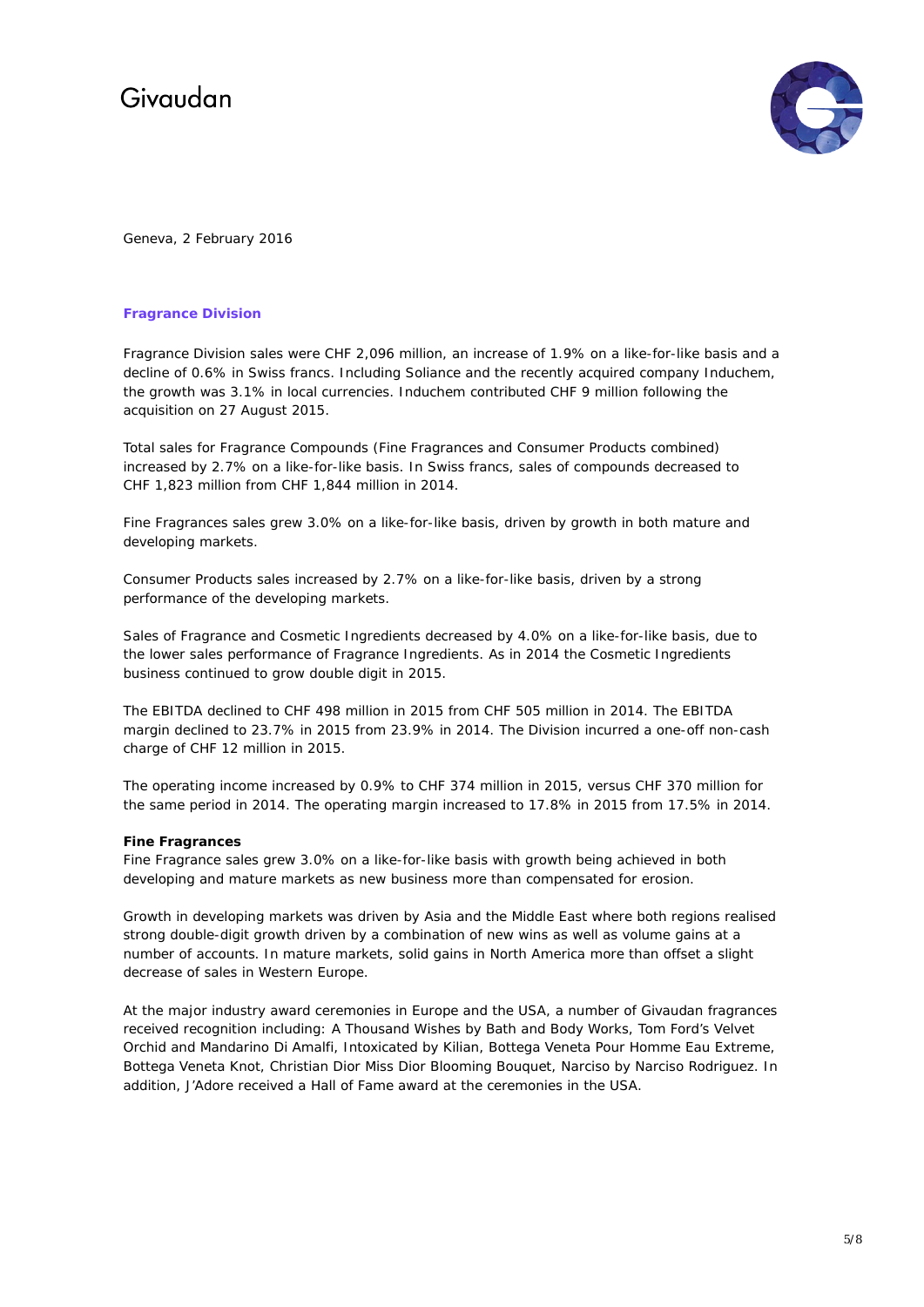

Geneva, 2 February 2016

#### **Consumer Products**

The Consumer Product business unit sales grew by 2.7% on a like-for-like basis with strong growth in developing countries more than offsetting lower sales in mature markets.

Latin America delivered double-digit growth against strong comparables, supported by all customer groups. In particular, the personal care and home care segments posted double-digit sales growth in the region. The solid sales growth in Asia was supported by all sub-regions and all customer groups, spread across all product segments. The performance was led by double-digit sales growth with local and regional customers and by the excellent performance in China and Japan.

In Europe, Africa and the Middle East, sales growth was also driven by solid performance with local and regional customers in all sub-regions. The Africa-Middle East zone delivered a strong sales increase across all customer groups. Sales in North America declined against last year, due to international customers, whereas local and regional customers posted strong growth compared to prior year.

On a product segment basis, the sales growth was sustained by the strong increase on the fabric care segment, followed by personal care and oral care. The home care segment contributed as well to the growth due to developing markets.

#### **Fragrance and Cosmetic Ingredients**

Sales of Fragrance and Cosmetic Ingredients declined by 4.0% on a like-for-like basis. The Cosmetic Ingredients business showed a strong growth driven by a strong underlying demand and new product launches. Sales of Fragrance Ingredients were affected by lower demand of some global customers and the high comparables of the prior year. However, fragrance ingredients sales saw a good performance with local and regional customers in all developing markets.

The previously announced product transfers to the production site in Mexico and the joint venture partner in China are on schedule and will continue to ensure that the Group remains competitive in the fragrance ingredients market.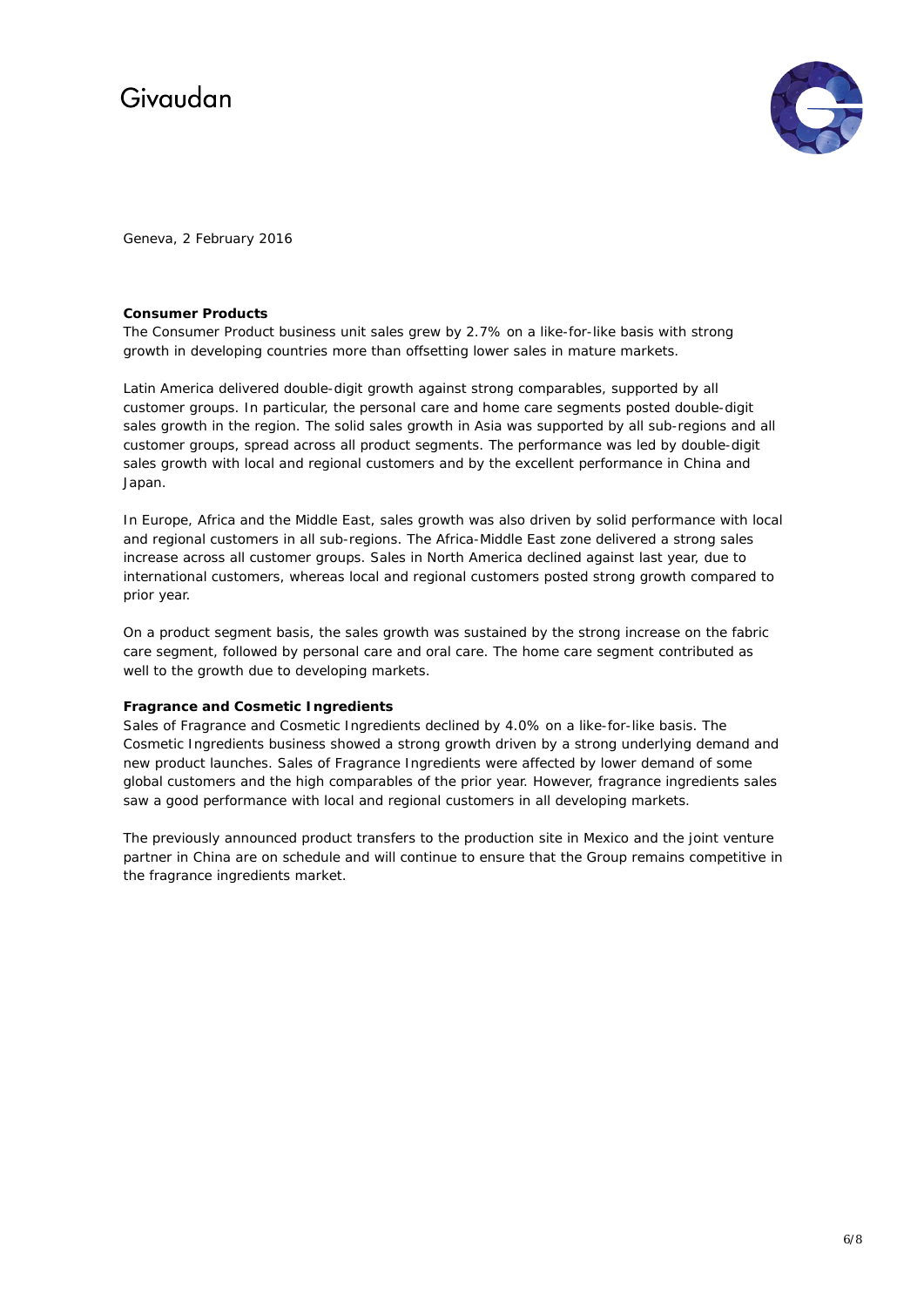

Geneva, 2 February 2016

### **Flavour Division**

Flavour Division sales were CHF 2,300 million in 2015, an increase of 3.5% on a like-for-like basis and 0.2% in Swiss francs.

Beverages, Dairy and Snacks segments favourably influenced the overall increase in sales. Growth in Latin America was driven by increased sales of health and wellness solutions as well as strong Beverages growth. New wins and increases from existing business contributed to the strong performance in North America. Despite demanding economic conditions in Eastern Europe and testing market conditions in Indonesia and Thailand, both Asia Pacific as well as Europe, Africa and Middle East regions grew when compared to 2014.

EBITDA increased by 4.4% to CHF 572 million from CHF 548 million in 2014. The EBITDA margin was 24.9% in 2015, up from 23.9% in 2014. In 2015 the Division recognised a one-off non-cash gain of CHF 32 million following a change in pension plans. As a reminder, in 2014 the Division recognised a one-off gain of CHF 42 million on the disposal of land at its Dübendorf facility in **Switzerland** 

The operating income increased by 7.9% to CHF 420 million in 2015 from CHF 390 million for the same period in 2014. The operating margin increased to 18.3% in 2015 from 17.0% in 2014.

#### **Asia Pacific**

Sales in Asia Pacific grew 2.9% on a like-for-like basis. The emerging markets increased as a result of new wins and existing business growth in China and India offset by the difficult market conditions in South Asia. The mature markets contributed with increases in Japan, Korea and Singapore whilst sales in Oceania declined. Snacks and Sweet Goods segments contributed to the overall growth as a result of new wins.

#### **Europe, Africa and Middle East**

Sales increased 0.4% on a like-for-like basis. Solid growth in the mature markets was driven mainly by Germany, Great Britain, Ireland and Spain. Challenging economic conditions in Eastern Europe continued to hamper emerging markets growth, particularly in Russia and Ukraine. Africa and Middle Eastern markets advanced in their expansion. Dairy, Snacks and Sweet Goods segments increased as a result of new wins and existing business growth.

#### **North America**

Sales in North America increased 5.6% on a like-for-like basis. The strong performance was attributed to the growth of existing business and new wins with particularly good performance coming from Beverage, Dairy and Snacks segments.

#### **Latin America**

Sales improved 10.9% on like-for-like basis with strong growth coming from Brazil, Argentina and Mexico. New win revenue and expansion of existing business contributed to the growth. Growth in Latin America was driven by increased sales of health and wellness solutions as well as strong Beverages growth. All major business segments improved with solid growth in Beverages, Savoury and Sweet Goods.